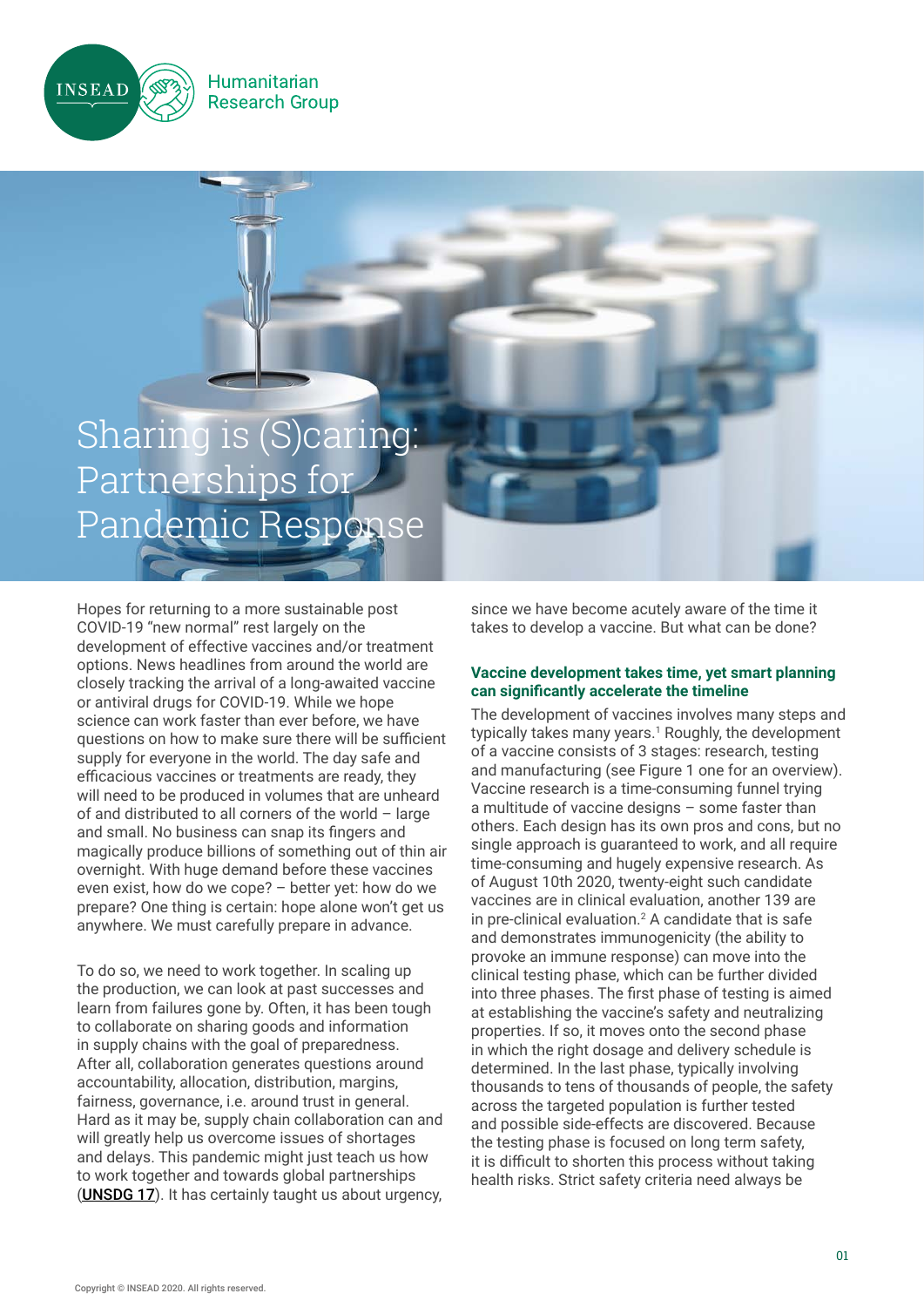met, and a vaccine that passes through all stages needs approval by national and international agencies before it can go into production.<sup>3</sup> Despite being a complex and precise process, some of the steps can be performed in parallel, making the total lead time shorter. Developing vaccines quickly won't be enough: we need to simultaneously work on preparing for production and distribution. It is critical that there will be sufficient supply of the most suitable COVID-19 vaccines as soon as possible and supply needs to be accessible globally.<sup>4</sup>

#### **Scaling up manufacturing of a vaccine**

When a promising vaccine has been developed and approved by the regulatory agencies, it needs to get to people as fast as possible. If manufacturers wait till regulatory approval and Phase 3 results, manufacturing capacity will be insufficient and a bottleneck will be created, leading to long waiting times to obtain sufficient quantities of the vaccine. Hence, the vaccine production supply chain for COVID-19 needs to prepare before a vaccine has been approved. Although global manufacturing facilities are equipped to produce billions of vaccine doses for routine childhood immunization and seasonal influenza, the required scale has never been seen before.<sup>5</sup> Manufacturing vaccines is a complex process, one that typically takes 1 to 2 years.6 Adding to this is the fact that we're talking about something that hasn't been developed and approved yet and is therefore not entirely defined in terms of production ingredients and steps. There are substantial investment risks in the preparation of production scale-up for a new vaccine given that one is not sure that it will be effective. However, investing in manufacturing and distribution before a vaccine is approved will save precious time.

# **The case of Roche's Tamiflu scale-up**

Although the scale and implications of COVID-19 are unprecedented, rapid scale-up for vaccine or pharmaceutical production is not such an unusual endeavour for the pharmaceutical industry. One example is when Roche, a Swiss pharmaceutical company, faced a unique challenge which required rapid and tremendous scaling up of production for one of its products for global public health. That scale-up effort provides important learnings for COVID-19 and other products where supply is of public interest. In the early 2000s, Roche was working on getting governments around the world interested in preparing for a flu pandemic by stockpiling their influenza antiviral drug Tamiflu (oseltamivir). The threat of a pandemic was perceived by most country governments as a theoretical and very low probability risk. Most countries around the world had very limited interest in stockpiling Tamiflu. Then in 2005, the US government requested production of 200 million courses of treatment for Tamiflu on US soil. Being four times their annual capacity, Roche decided to shift gears and meet that challenge: they set a production capacity goal of 400 million by 2006. Operation 'Scale-Up-Tamiflu' involved several components. Firstly, they found 18 partners with production capabilities fitting for any of the five parts/tiers of the upstream supply chain. They asked these suppliers to reserve capacity in case Roche would need to quickly ramp up production. For this network of partners, Roche covered all costs associated with the capacity reservation for the scale up. Secondly, to ensure that the goal would be met, they built in a safety net by engaging an extra supplier in each of their 5 parts of the chain. Third, to increase availability across the globe, Roche granted sub-licenses to three companies in China and India to ensure manufacturing capacity coverage for the developing world. In addition, the drug was not patent protected in the least developed countries, allowing them to make Tamiflu themselves. Yet Roche did something else, too: they publicly shared information about their price and capacity – something highly unusual for the industry at the time (and even today). By being transparent about these aspects, they addressed public anxiety, were able to manage expectations, and to inform the world about the complexity of the process. Through these methods, in collaboration with the World Health Organization (WHO), Roche was ready and able to provide sufficient Tamiflu during the 2007 Avian flu outbreak.

# **Sharing and the greater good in times of COVID-19**

The Roche case demonstrates how working together



FIGURE 1. SCHEMATIC, SIMPLIFIED VIEW OF THE PROCESS OF THE MAKINGS OF VACCINES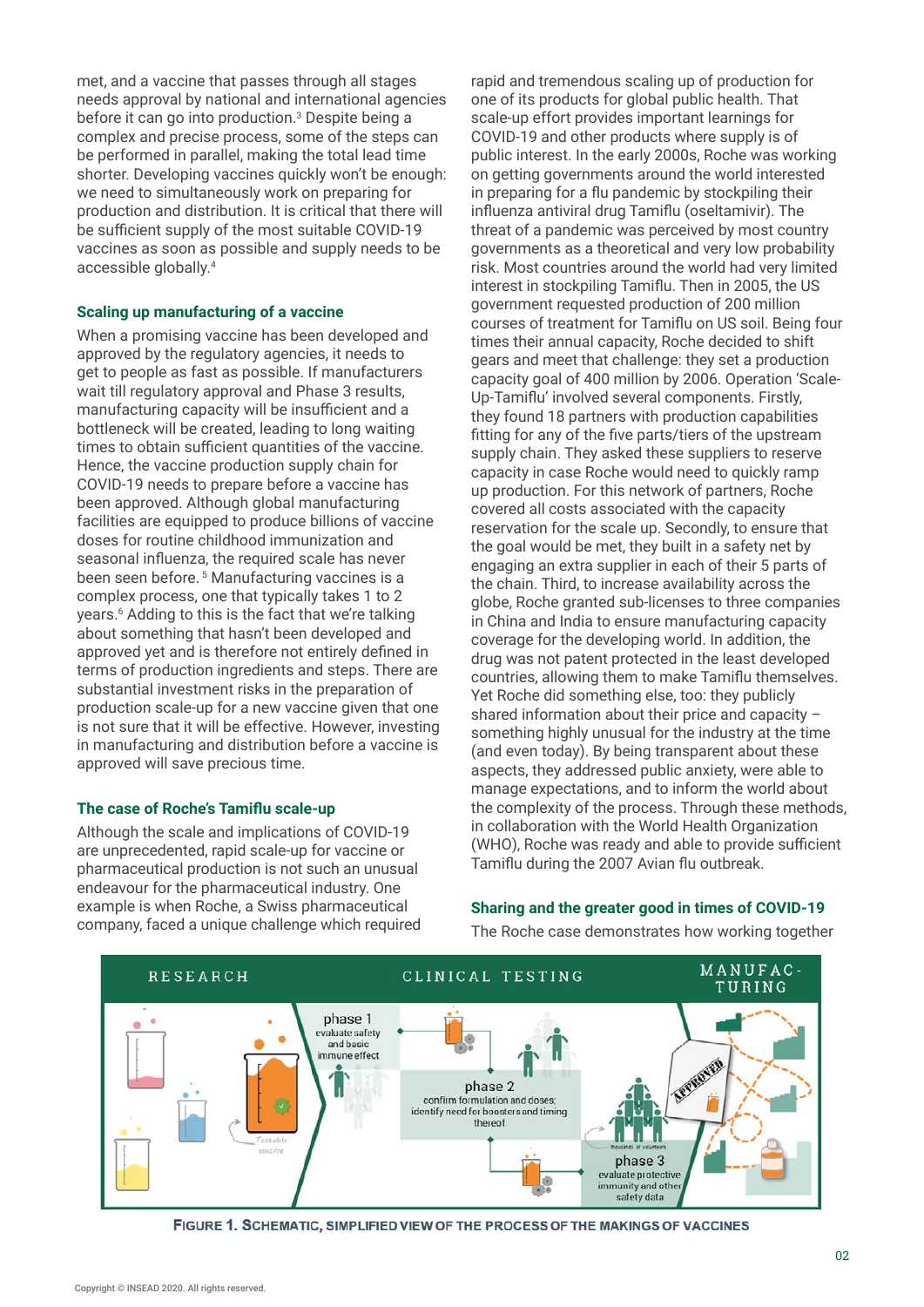with partners to scale up production can be a success. But this comes at a cost and someone needs to pay. In this case, paying the price of production scale-up was worth it:

*"We took informed risks early on and fast. The risk of building capacity or inventory was balanced against a responsibility which was to respond to a medical need. The fact that we could be sitting on what could be a number 1 antiviral drug in case of a pandemic carried a weight with it. If you do not take the appropriate measures, you will have failed society. No company can sustain that sort of failure." – David Reddy, Roche7*

However, in the 2020 COVID-19 pandemic, there is no vaccine or treatment yet, and pharma companies have relied on covering their business through grants and advance purchase agreements by national governments or international agencies. Roche's collaboration was a vertical one: it involved working together with suppliers in their own global chain. What COVID-19 vaccine efforts require first and foremost is horizontal collaboration, where competitors collaborate at the same stage of development or tier of the supply chain. This is substantially more complicated for commercial and compliance reasons, among others. What then can realistically be done in terms of collaborating and setting up manufacturing so that a vaccine can be produced as quickly as possible?

#### Building 'capacity at risk' with risk sharing between companies and (inter)national agencies

Pharma companies and international agencies can/ should collaborate to build sufficient manufacturing capacity, specifically 'capacity at risk'. This entails companies manufacturing vaccines which are still being tested for effectiveness. As such, a few million doses of vaccines are being made – they are needed for the clinical trials  $-$  and they keep making more. The challenge is that the companies that are investing in setting up manufacturing capacity or those that are making significant quantities of doses still don't know whether their vaccine will be successful. In fact, research suggests that historically vaccines that haven't entered human trials yet have a 7% probability of succeeding, which rises to 17% once they are in clinical trials.<sup>8</sup> And so we should be [cautious about early vaccine results](https://www.cgdev.org/blog/vaccine-preliminary-results-here-why-we-need-exercise-caution) and going after the first vaccine to be approved. In typical vaccine trials, first generation vaccines are usually replaced by much improved second-generation versions.<sup>9</sup> It might well be that the tortoise wins the race. Yet a mechanism is needed to incentivise manufacturers to expand production capacity while they are still developing vaccines. To coordinate global actors and to address the challenge of equitable access, the WHO launched the Access to COVID-19 Tools (ACT) Accelerator. Direct financial support to expand manufacturing capacity is not provided by ACT

Accelerator but through its collaborating partners.<sup>10</sup> Part of its vaccine pillar, the COVID-19 Vaccine Global Access (COVAX) facility has been created to enable collaboration across country governments, vaccine manufacturers, and international agencies. Part of this facility is the GAVI COVAX Advance Market Commitment (AMC), an innovative finance instrument. Using two types of pull mechanisms, the COVAX will incentivize manufacturers to increase capacity and develop products. Manufacturer-specific contingent volume guarantees are in place to decrease the risk of increasing capacity. Additionally, a market-wide demand guarantee further incentivizes manufacturers to expand production. By creating security of demand, COVAX provides its participants with insurance against the risk of vaccine candidates not being successful.

### Greater horizontal collaboration on manufacturing capacity across companies

The case of Roche's Tamiflu illustrated the effectiveness of vertical collaboration. The present situation requires greater horizontal collaboration, so that parts of manufacturing capacity which are fungible across vaccine candidates can be shared if one candidate fails and another succeeds. That way, more capacity can be transferred to the one that succeeds. Yet this kind of collaboration may not occur by itself and requires coordination and information exchange. Much like the Tamiflu case, most vaccine development companies are bringing together contract manufacturers (manufacturing partners). If a company's candidate vaccine fails, how can we quickly transfer the contract manufacturing capacity from that company to another company? What coordination and information needs does it create? What contractual agility does it require?

Equally important is what happens to supplies such as vials, stabilizers, and syringes. We may need over 9 billion doses to vaccinate a significant portion of the global population and minimize the disruptions caused by COVID-19. If each company tries to source supplies for itself, we will fail. The manufacturing of these supplies should continue to be scaled up to make sure there will be enough, but no product should be claimed. This creates an additional need for coordination and collective action which no one company can solve individually. To be able to reach any kind of goal, these supply chains rely heavily on resource sharing, information sharing, and coordinated decision making. On these fronts, there is room for improvement. Companies could be given incentives, subsidies or purchase assurances so that they can jointly secure surge capacity or stockpiles of key ingredients to allow faster production of the final product and avoid supply bottlenecks. No company can do this alone. Information on who has stockpiles of certain material means exchanges and allocation to urgent needs may be facilitated. Information on production capacity would enable